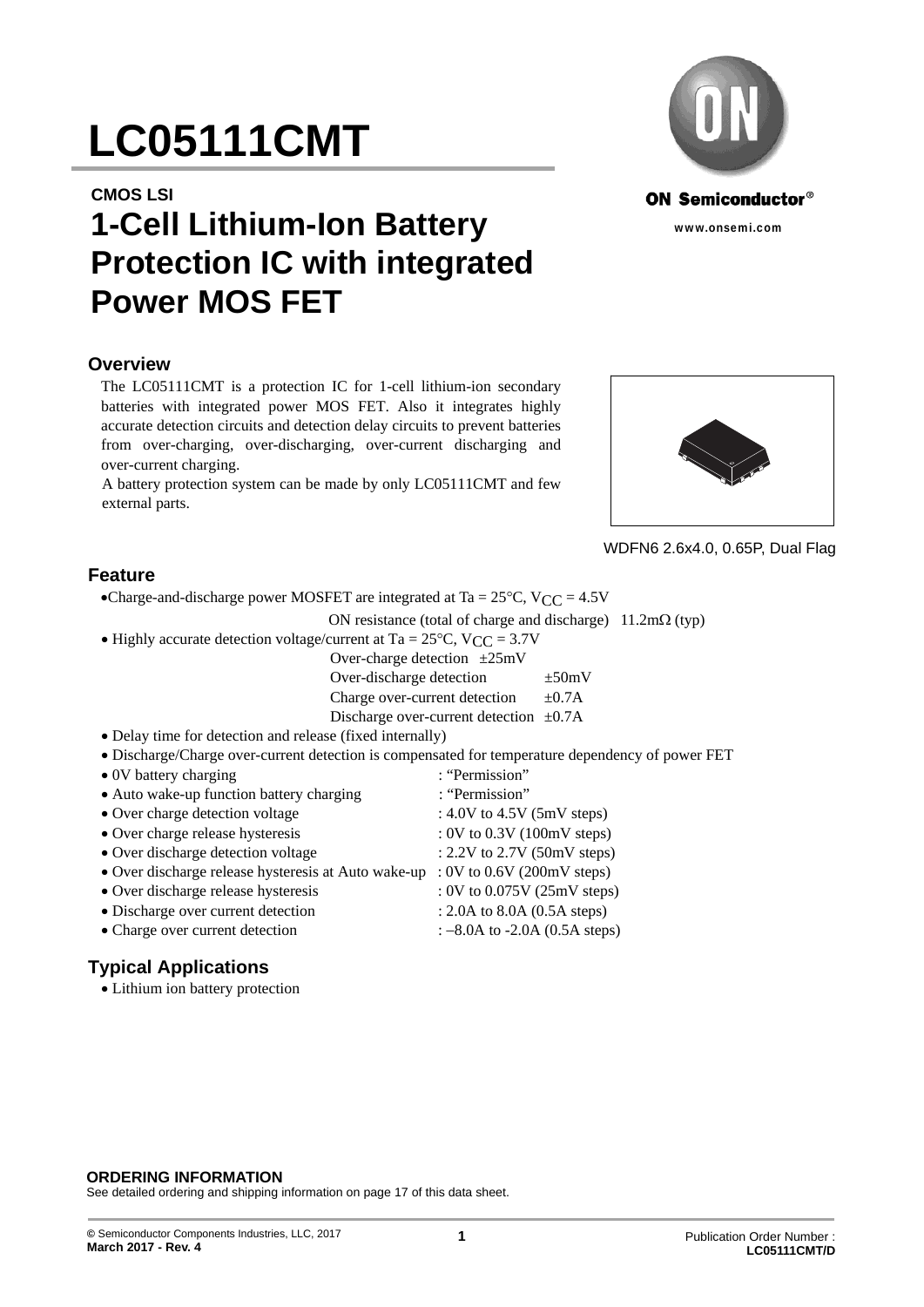#### **Specifications Absolute Maximum Ratings** at Ta = 25°C

| Parameter                                       | Symbol        | Conditions                                                         | Ratings           | Unit |
|-------------------------------------------------|---------------|--------------------------------------------------------------------|-------------------|------|
| Supply voltage                                  | $V_{\rm CC}$  | Between PAC+ and $V_{C}C$ : R1=680 $\Omega$                        | $-0.3$ to $+12.0$ | v    |
| S1 - S2 voltage                                 | <b>VS1-S2</b> |                                                                    | 24.0              | V    |
| CS terminal Input voltage                       | CS.           |                                                                    | $VC-C=24.0$       | V    |
| Charge or discharge current                     | BAT, PAC-     |                                                                    | 10.0              | Α    |
| <b>TST Input voltage</b>                        | <b>TST</b>    |                                                                    | $-0.3$ to $+7.0$  | V    |
| Storage temperature                             | Tsta          |                                                                    | $-55$ to $+125$   | °C   |
| Current between S1 and<br>S2(DC)                | ID            | $V_{C,C} = 3.7V$                                                   | 10.0              | A    |
| Current between S1 and S2<br>(continuous pulse) | <b>IDP</b>    | Pulse Width<10us, duty cycle<1%                                    | 35                | A    |
| Operating ambient temperature                   | Topr          |                                                                    | $-40$ to $+85$    | °C   |
| Allowable power dissipation                     | Pd            | Glass epoxy four-layer board.<br>Board size 27.4mm x 3.1mm x 0.8mm | 450               | mW   |
| Junction temperature                            | Τj            |                                                                    | 125               | °C   |

Caution 1) Absolute maximum ratings represent the values which cannot be exceeded even for a moment.

Caution 2) If you should intend to use this IC continuously under high temperature, high current, high voltage, or drastic temperature change, even if it is used within the range of absolute maximum ratings or operating conditions, there is a possibility of decrease reliability. Please contact us for a confirmation.

Stresses exceeding those listed in the Maximum Ratings table may damage the device. If any of these limits are exceeded, device functionality should not be assumed, damage may occur and reliability may be affected.

## **Example of Application Circuit**



| Components     | Recommended<br>value | <b>MAX</b> | unit | Description |
|----------------|----------------------|------------|------|-------------|
| R <sub>1</sub> | 680                  | 1k         | 32   |             |
| R <sub>2</sub> | 1κ                   | 2k         | 75   |             |
| C1             | $0.1\mu$             | 1.0u       |      |             |

\* We don't guarantee the characteristics of the circuit shown above.

\* TST pin would be better to be connected to VSS pin, though it is connected to VSS with internal resistor (100k typ).

\* Battery voltage drop occurs, a current of about 60uA flow period of 1.5V-1.3V.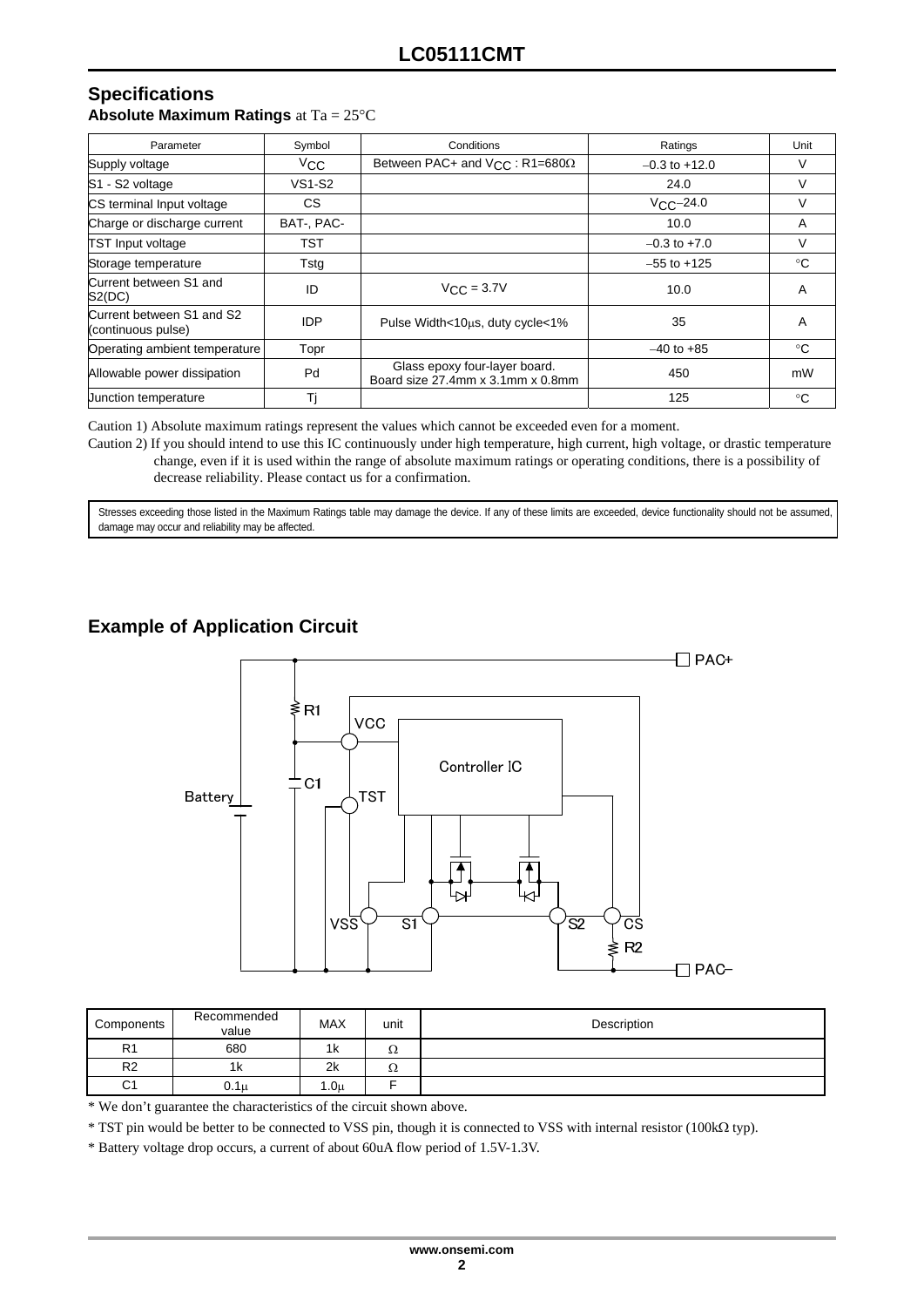### **Electrical Characteristics**

| Parameter                                                  | Symbol           | Conditions                                            |                                                         | MIN.                         | TYP.                                                    | MAX.                         | Unit          |                              |
|------------------------------------------------------------|------------------|-------------------------------------------------------|---------------------------------------------------------|------------------------------|---------------------------------------------------------|------------------------------|---------------|------------------------------|
| Detection voltage                                          |                  |                                                       |                                                         |                              |                                                         |                              |               |                              |
|                                                            |                  |                                                       | $25^{\circ}$ C                                          | Vov_set -25                  | Vov_set                                                 | Vov_set +25                  |               |                              |
| Over-charge detection voltage                              | Vov              | $R1 = 680\Omega$                                      | $-30$ to $70^{\circ}$ C                                 | Vov_set -30                  | Vov_set                                                 | Vov_set +30                  | mV            |                              |
| Over-charge release voltage                                |                  |                                                       | $25^{\circ}$ C                                          | Vovr_set-40                  | Vovr_set                                                | Vovr_set +40                 |               |                              |
|                                                            | Vovr             | $R1 = 680\Omega$                                      | $-30$ to $70^{\circ}$ C                                 | Vovr_set-70                  | Vovr_set                                                | Vovr_set +70                 | mV            |                              |
| Over-discharge detection                                   | Vuv              | $R1 = 680\Omega$                                      | $25^{\circ}$ C                                          | Vuv_set -50                  | Vuv_set                                                 | Vuv_set +50                  | mV            |                              |
| voltage                                                    |                  |                                                       | $-30$ to $70^{\circ}$ C                                 | Vuv_set-80                   | Vuv_set                                                 | Vuv_set +80                  |               |                              |
| Over-discharge release voltage                             | Vuvr             | $R1 = 680\Omega$<br>$CS = 0V$                         | $25^{\circ}$ C                                          | Vuvr set -100                | Vuvr_set                                                | Vuvr_set +100                | mV            |                              |
|                                                            |                  |                                                       | $-30$ to $70^{\circ}$ C                                 | Vuvr_set -120                | Vuvr_set                                                | Vuvr_set +120                |               |                              |
| Over-discharge release<br>voltage2                         | Vuvr2            | $R1 = 680\Omega$<br>CS=open                           | $25^{\circ}$ C                                          | Vuvr2_set-100                | Vuvr2_set                                               | Vuvr2_set +100               | mV            |                              |
|                                                            |                  |                                                       | $-30$ to $70^{\circ}$ C                                 | Vuvr2_set-120                | Vuvr2_set                                               | Vuvr2_set +120               |               |                              |
| Discharge over-current<br>detection current                | loc              | $R2=1k\Omega$                                         | $25^{\circ}$ C<br>$V_{CC}=3.7V$                         | loc_set -0.7                 | loc_set                                                 | $loc$ _set $+0.7$            | A             |                              |
|                                                            |                  |                                                       | $-30$ to $70^{\circ}$ C<br>$V_{CC} = 2.6$ to 4.3V       | $loc$ _set -1.2              | loc_set                                                 | $loc$ _set +1.2              |               |                              |
| Discharge over-current                                     | locr             | $R2=1k\Omega$                                         | $25^{\circ}$ C<br>$V_{CC} = 3.7V$                       | $(loc_set-0.7)$              | $(loc\_set)$                                            | $(loc_set+0.7)$              | Α             |                              |
| release current                                            |                  |                                                       | $-30$ to $70^{\circ}$ C<br>V <sub>CC</sub> =2.6 to 4.3V | $(loc_set-1.2)$              | (loc_set)                                               | $oc$ _set+1.2)               |               |                              |
| Discharge over-current<br>detection current(Short circuit) | loc <sub>2</sub> | $R2=1k\Omega$                                         | $25^{\circ}$ C<br>$V_{CC}=3.7V$                         | loc2_set*0.8                 | loc2_set                                                | loc2_set*1.2                 | Α             |                              |
| Charge over-current                                        | loch             |                                                       |                                                         | 25°C<br>$V_{CC} = 3.7V$      | loch_set -0.7                                           | loch_set                     | loch_set +0.7 |                              |
| detection current                                          |                  |                                                       |                                                         | $R2=1k\Omega$                | $-30$ to $70^{\circ}$ C<br>V <sub>CC</sub> =2.6 to 4.3V | loch_set -1.2                | loch_set      | $loch$ <sub>_</sub> set +1.2 |
| Charge over-current                                        | lochr            |                                                       |                                                         | $25^{\circ}$ C<br>$VCC=3.7V$ | loch_set -0.7                                           | loch_set                     | loch_set +0.7 |                              |
| release current                                            |                  | $R2=1k\Omega$                                         | $-30$ to $70^{\circ}$ C<br>$V_{CC} = 2.6$ to 4.3V       | loch_set -1.2                | loch_set                                                | $loch$ <sub>_</sub> set +1.2 | Α             |                              |
| Input voltage                                              |                  |                                                       |                                                         |                              |                                                         |                              |               |                              |
| Operating Voltage for 0V<br>charging                       | Vchg             | V <sub>CC</sub> -CS<br>V <sub>CC</sub> -GND<br>$=0V$  | $25^{\circ}$ C                                          |                              |                                                         | 1.4                          | V             |                              |
| Current consumption                                        |                  |                                                       |                                                         |                              |                                                         |                              |               |                              |
| Operating current                                          | Icc              | At normal<br>state                                    | $25^{\circ}$ C<br>$VCC=3.7V$                            |                              | 3                                                       | 6                            | $\mu$ A       |                              |
| Stand-by current                                           | Istb             | At<br>Stand-by<br>state<br>Auto<br>wake-up<br>=enable | $25^{\circ}$ C<br>$VCC=2.0V$                            |                              |                                                         | 0.95                         | μA            |                              |

Continued on next page.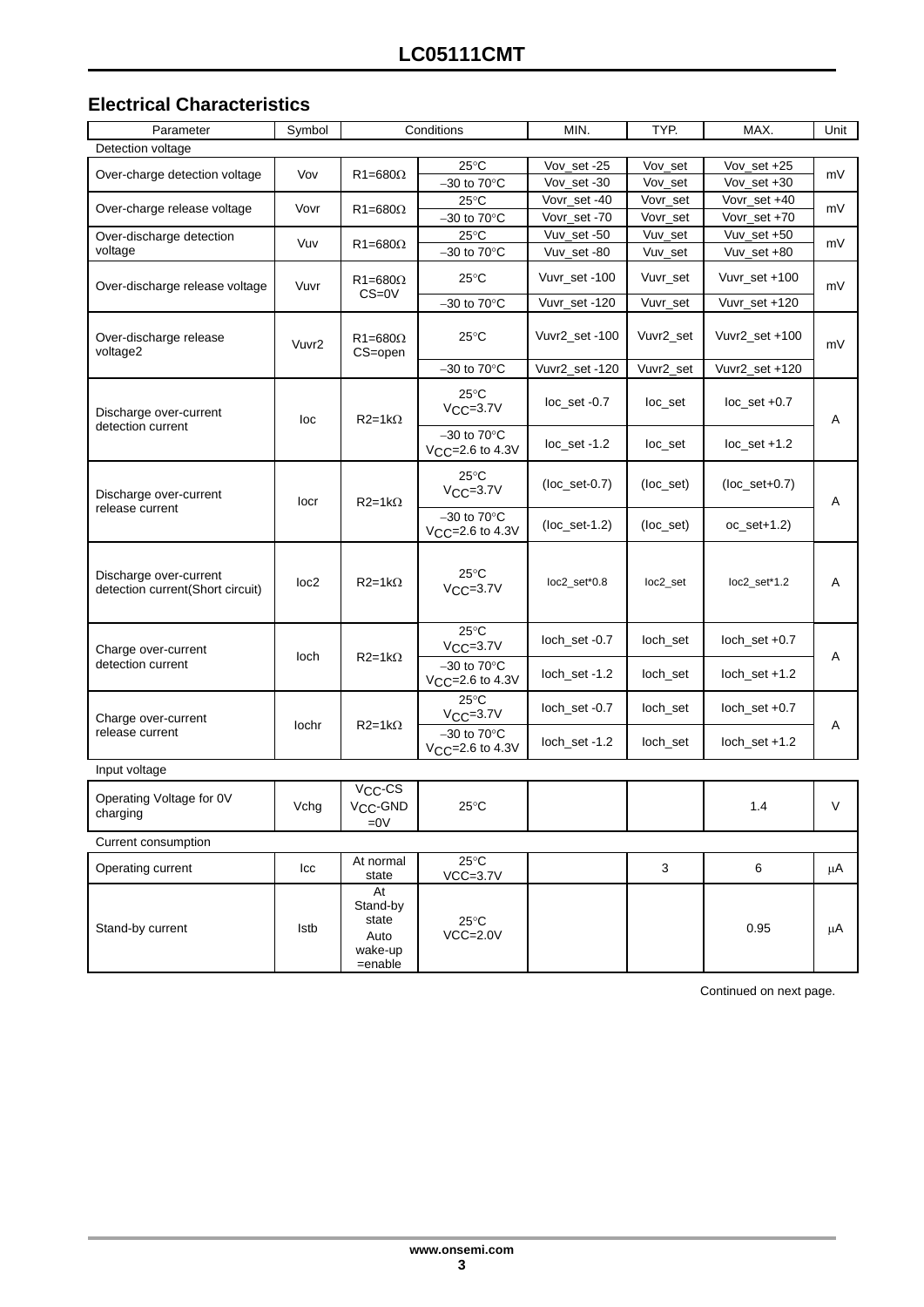## **LC05111CMT**

| Continued from preceding page.                          |                  |                                           |                         |                                  |              |      |           |    |
|---------------------------------------------------------|------------------|-------------------------------------------|-------------------------|----------------------------------|--------------|------|-----------|----|
| Parameter                                               | Symbol           | Conditions                                |                         | MIN.                             | TYP.         | MAX. | Unit      |    |
| Resistance                                              |                  |                                           |                         |                                  |              |      |           |    |
| ON resistance 1 of                                      | Ron1             | $V_{CC}=3.1V$                             | $25^{\circ}$ C          | 10.4                             | 13           | 18.2 | $m\Omega$ |    |
| integrated power MOS FET                                |                  | $I=\pm 2.0A$                              |                         |                                  |              |      |           |    |
| ON resistance 2 of                                      | Ron <sub>2</sub> | $VCC=3.7V$                                |                         | 9.6                              | 12           | 15.6 |           |    |
| integrated power MOS FET                                |                  | $I=\pm 2.0A$                              | $25^{\circ}$ C          |                                  |              |      | $m\Omega$ |    |
| ON resistance 3 of                                      |                  | $VCC=4.0V$                                |                         |                                  |              |      |           |    |
| integrated power MOS FET                                | Ron3             | $I=\pm 2.0A$                              | 25°C                    | 9.2                              | 11.6         | 15   | $m\Omega$ |    |
| ON resistance 4 of                                      |                  | $VCC=4.5V$                                |                         |                                  |              |      |           |    |
| integrated power MOS FET                                | Ron4             | $I=\pm 2.0A$                              | $25^{\circ}$ C          | 8.8                              | 11.2         | 14   | $m\Omega$ |    |
| Internal resistance (V <sub>CC</sub> -CS)               | Rcsu             | V <sub>CC</sub> =Vuv<br>_set<br>$CS = 0V$ | 25°C                    |                                  | 300          |      | $k\Omega$ |    |
| Internal resistance (V <sub>SS</sub> -CS)               | Rcsd             | $V_{\text{CC}}=3.7V$<br>$CS=0.1V$         | $25^{\circ}$ C          |                                  | 15           |      | kΩ        |    |
| Detection and Release delay time                        |                  |                                           |                         |                                  |              |      |           |    |
| Over-charge detection delay                             | Tov              |                                           | $25^{\circ}$ C          | 0.8                              | $\mathbf{1}$ | 1.2  | sec       |    |
| time                                                    |                  |                                           | $-30$ to $70^{\circ}$ C | 0.6                              | $\mathbf{1}$ | 1.5  |           |    |
|                                                         | Tovr             |                                           | $25^{\circ}$ C          | 12.8                             | 16           | 19.2 |           |    |
| Over-charge release delay time                          |                  |                                           | $-30$ to $70^{\circ}$ C | 9.6                              | 16           | 24   | ms        |    |
| Over-discharge detection delay                          | Tuv              |                                           |                         | $25^{\circ}$ C                   | 16           | 20   | 24        |    |
| time                                                    |                  |                                           | $-30$ to $70^{\circ}$ C | 12                               | 20           | 30   | ms        |    |
| Over-discharge release delay                            | Tuvr             |                                           | 25°C                    | 0.9                              | 1.1          | 1.3  |           |    |
| time                                                    |                  |                                           | $-30$ to $70^{\circ}$ C | 0.6                              | 1.1          | 1.5  | ms        |    |
| Discharge over-current                                  | Toc1             |                                           | $VCC=3.7V$              | $25^{\circ}$ C                   | 9.6          | 12   | 14.4      | ms |
| detection delay time 1                                  |                  |                                           |                         | $-30$ to 70 $\mathrm{^{\circ}C}$ | 7.2          | 12   | 18        |    |
| Discharge over-current                                  | Tocr1            | $V_{CC}=3.7V$                             | $25^{\circ}$ C          | 3.2                              | 4            | 4.8  | ms        |    |
| release delay time 1                                    |                  |                                           | $-30$ to $70^{\circ}$ C | 2.4                              | 4            | 6    |           |    |
| Discharge over-current<br>detection delay time 2 (Short |                  | $V_{\text{CC}}=3.7V$                      | $25^{\circ}$ C          | 280                              | 400          | 560  |           |    |
| circuit)                                                | Toc <sub>2</sub> |                                           | $-30$ to $70^{\circ}$ C | 180                              | 400          | 800  | $\mu$ s   |    |
| Charge Over-current                                     |                  |                                           | $25^{\circ}$ C          | 12.8                             | 16           | 19.2 |           |    |
| detection delay time                                    | Toch             | $VCC=3.7V$                                | $-30$ to $70^{\circ}$ C | 9.6                              | 16           | 24   | ms        |    |
| Charge Over-current                                     |                  | $V_{CC} = 3.7V$                           | $25^{\circ}$ C          | 3.2                              | 4            | 4.8  |           |    |
| release delay time                                      | Tochr            |                                           |                         | $-30$ to $70^{\circ}$ C          | 2.4          | 4    | 6         | ms |

Product parametric performance is indicated in the Electrical Characteristics for the listed test conditions, unless otherwise noted. Product performance may not be indicated by the Electrical Characteristics if operated under different conditions.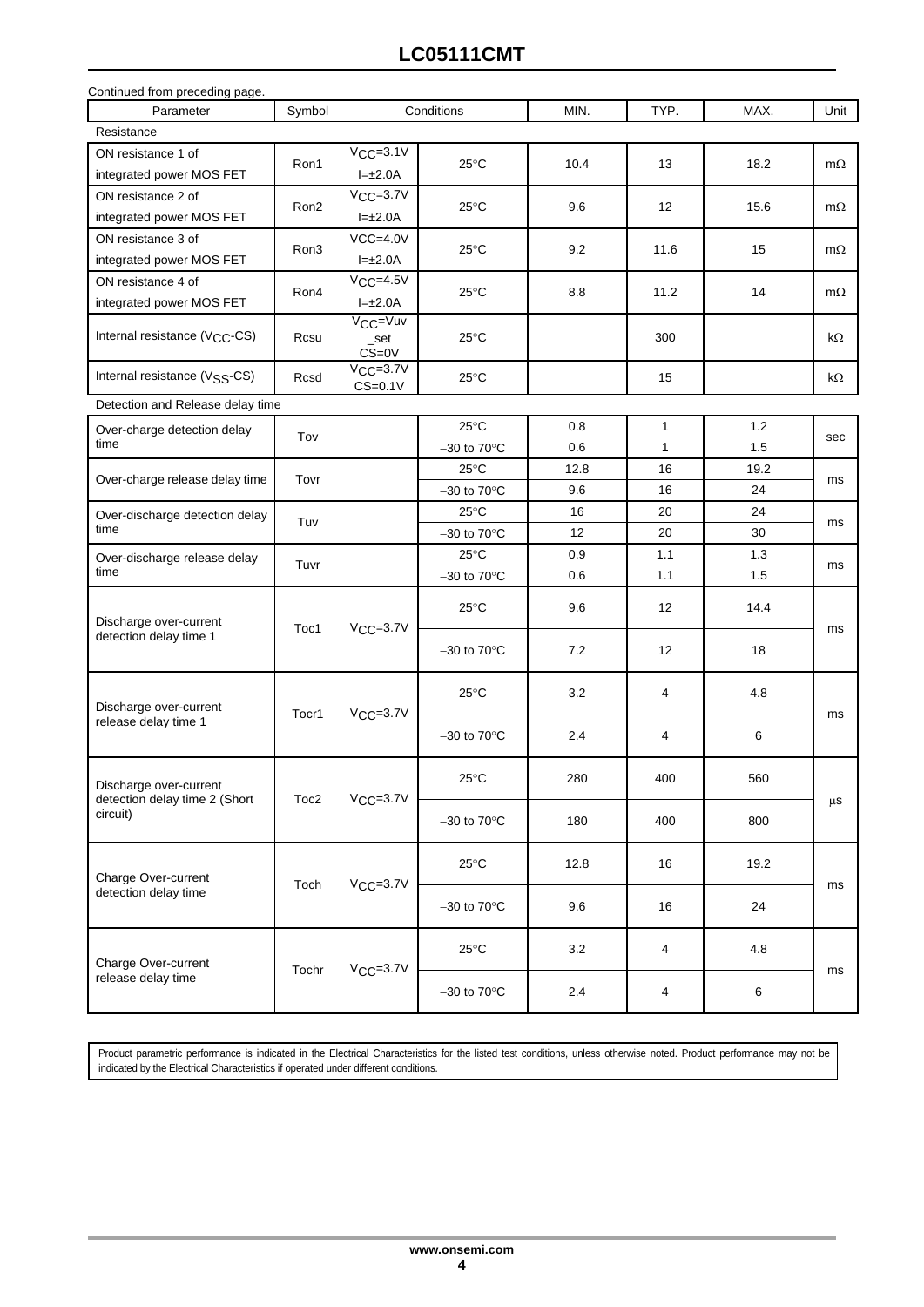| <b>SELECTION GUIDE</b> |  |
|------------------------|--|
|------------------------|--|

| Device          | Vov(V) | Vovr(V) | Vuv(V) | Vuvr(V) | Vuvr2(V) | <b>AWUP</b> | loc(A) | Ioch(A) | loc2(A) | 0Vcharge |
|-----------------|--------|---------|--------|---------|----------|-------------|--------|---------|---------|----------|
| LC05111C01MTTTG | 4.425  | 4.225   | 2.500  | 2.500   | 2.900    | enable      | 6.00   | 4.00    | 17.5    | enable   |
| LC05111C02MTTTG | 4.280  | 4.180   | 2.700  | 2.700   | 2.900    | enable      | 6.00   | 3.50    | 21.5    | enable   |
| LC05111C03MTTTG | 4.425  | 4.225   | 2.600  | 2.600   | 3.000    | enable      | 6.00   | 4.00    | 17.5    | enable   |
| LC05111C04MTTTG | 4.375  | 4.175   | 2.400  | 2.400   | 2.800    | enable      | 6.15   | 6.25    | 17.5    | enable   |
| LC05111C05MTTTG | 4.425  | 4.225   | 2.300  | 2.300   | 2.700    | enable      | 4.00   | 4.00    | 17.5    | enable   |
| LC05111C06MTTTG | 4.425  | 4.225   | 2.400  | 2.400   | 2.800    | enable      | 6.00   | 4.00    | 17.5    | enable   |
| LC05111C07MTTTG | 4.425  | 4.225   | 2.500  | 2.520   | 2.900    | enable      | 5.00   | 5.00    | 17.5    | enable   |
| LC05111C08MTTTG | 4.430  | 4.430   | 2.400  | 2.450   | 2.800    | enable      | 5.00   | 5.00    | 17.5    | enable   |
| LC05111C09MTTTG | 4.400  | 4.200   | 2.400  | 2.400   | 3.000    | enable      | 6.00   | 4.00    | 17.5    | enable   |
| LC05111C10MTTTG | 4.280  | 4.080   | 2.600  | 2.600   | 3.000    | enable      | 6.00   | 4.00    | 17.5    | enable   |
| LC05111C11MTTTG | 4.310  | 4.110   | 2.500  | 2.500   | 2.900    | enable      | 2.00   | 2.00    | 17.5    | enable   |
| LC05111C12MTTTG | 4.450  | 4.450   | 2.600  | 2.600   | 3.000    | enable      | 4.0    | 3.0     | 15.0    | enable   |
| LC05111C13MTTTG | 4.240  | 4.140   | 2.700  | 2.700   | 2.900    | enable      | 3.0    | 2.5     | 15.0    | enable   |
| LC05111C14MTTTG | 4.445  | 4.245   | 2.600  | 2.600   | 3.000    | enable      | 4.0    | 4.0     | 17.5    | enable   |
| LC05111C15MTTTG | 4.280  | 4.080   | 2.700  | 2.700   | 3.100    | enable      | 5.2    | 2.9     | 17.5    | enable   |
| LC05111C16MTTTG | 4.470  | 4.270   | 2.500  | 2.500   | 2.900    | enable      | 7.0    | 5.7     | 17.5    | enable   |

## **Pdmax-Ta graph**

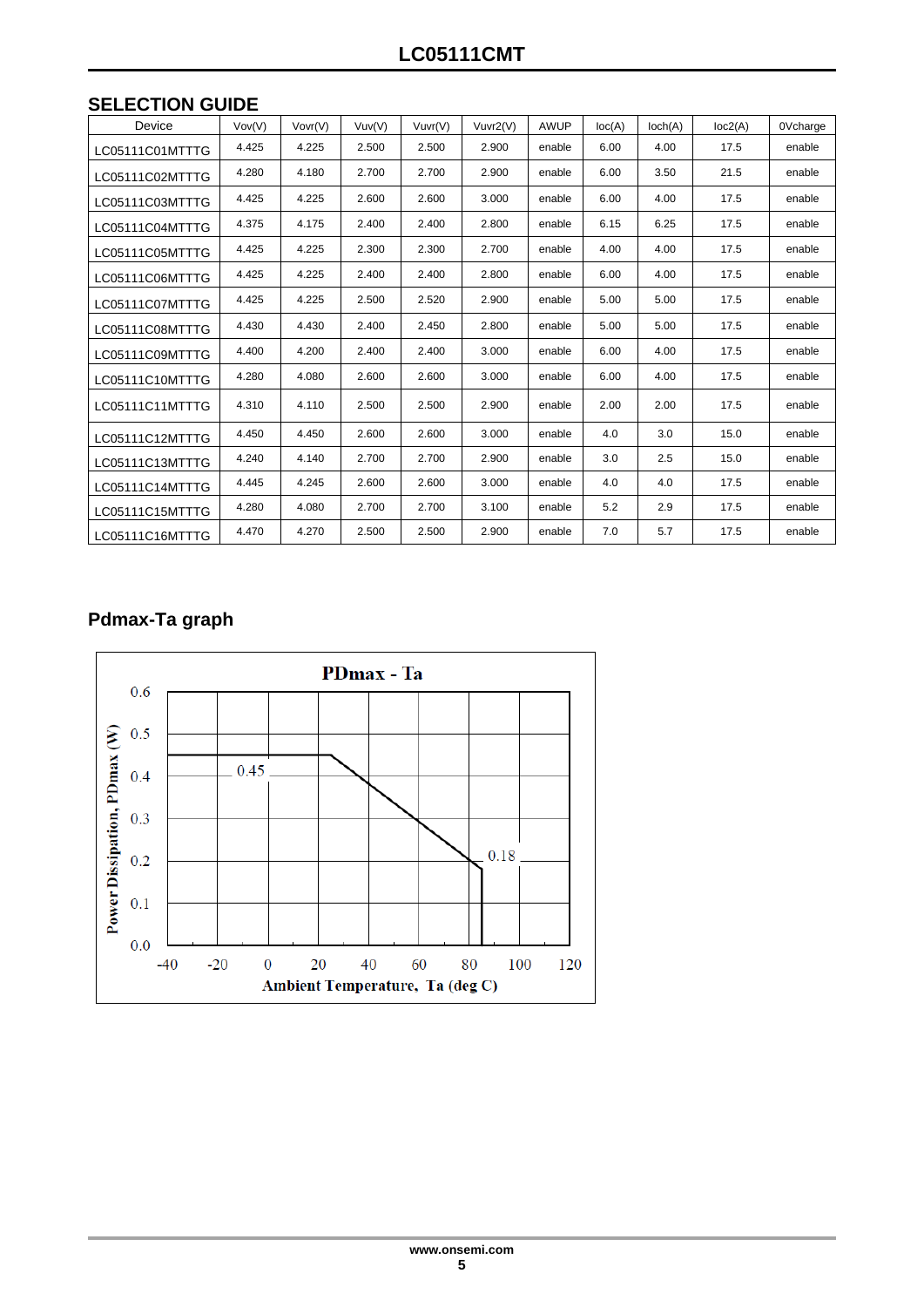## **Recommended board layout**

Board schematic



Board size L=27.4mm W=3.1 mm H=0.8mm glass-epoxy 4layers

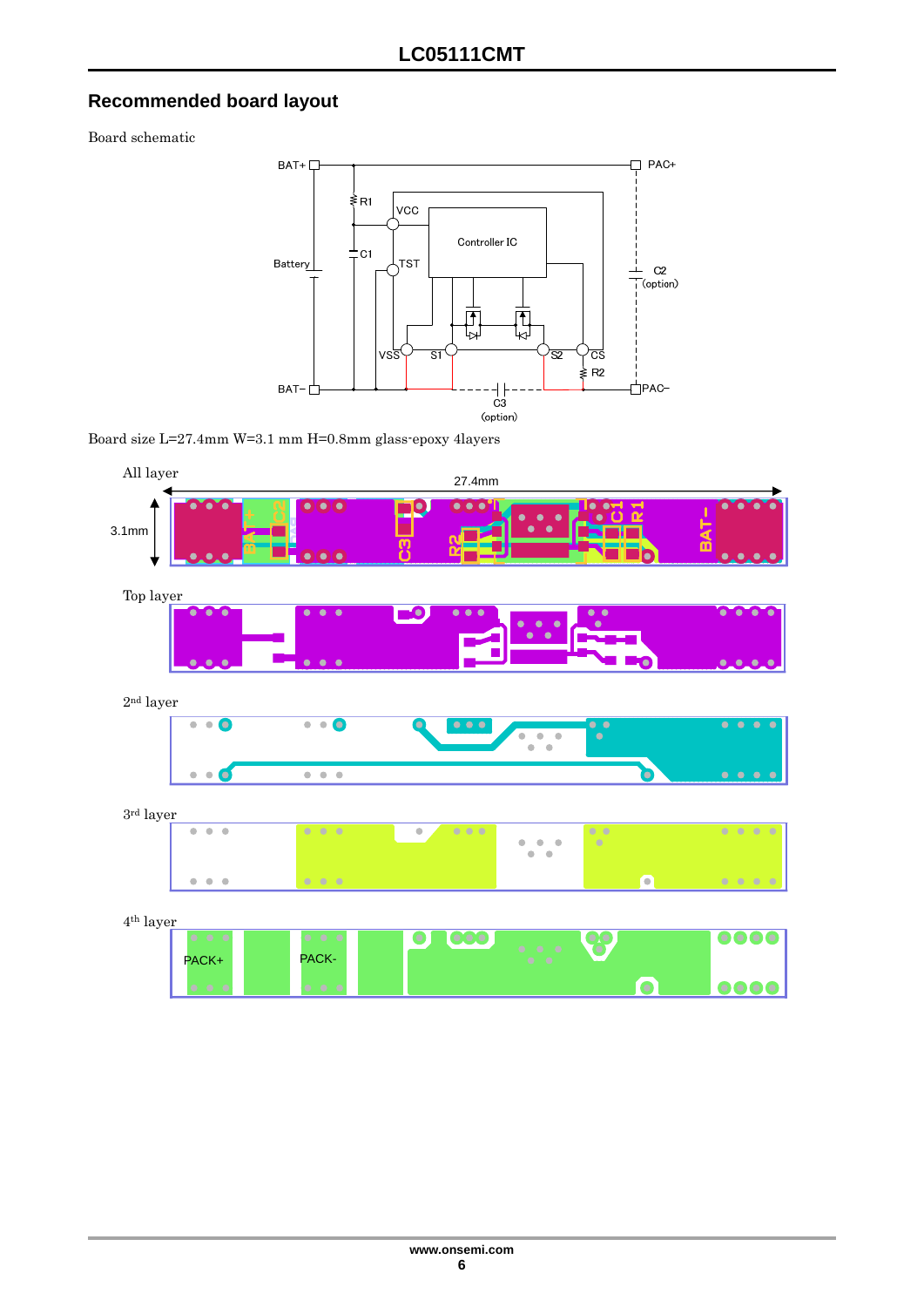#### Note

- Please connect the VSS line to a pin of S1 directly.
- $\circledcirc$  Please connect the resistance of R2 to a pin of S2 directly.
	- It can perform the detection of the overcurrent exactly by performing these.

It can get rid of influence of the wiring impedance caused by a severe electric current flowing through S1 and S2. Red line of schematic is very important line.

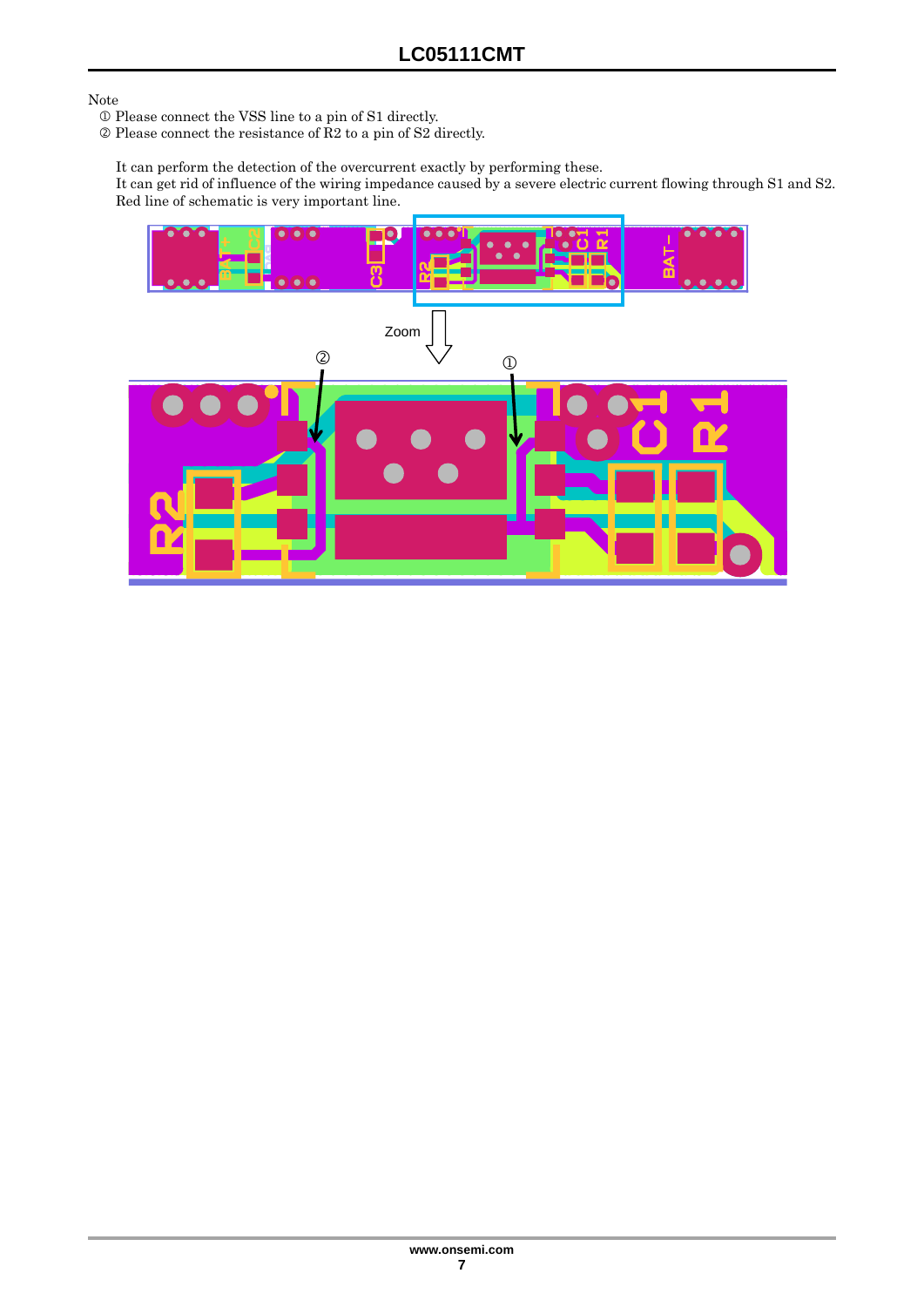#### **Package Dimensions**

unit : mm

#### **WDFN6 2.6x4.0, 0.65P, Dual Flag** CASE 511BZ ISSUE B



#### NOTES: 1. DIMENSIONING AND TOLERANCING PER ASME Y14.5M, 1994. 2. CONTROLLING DIMENSION: MILLIMETERS. 3. PROFILE TOLERANCE APPLIES TO THE EXPOSED PADS AS WELL AS THE LEADS. **MILLIMETERS DIM MIN MAX**  $\frac{A}{A3}$  $0.80$ **A3** 0.10<br>**b** 0.25 0.25  $\frac{0.25}{0.25}$ 0.40 **b2** 0.15 0.30<br> **D** 2.60 BSC<br> **D2** 2.075 2.375 **D** 2.60 BSC **D2** 2.075 2.375 **D3** 1.20<br>**D4** 0.40<br>**E** 4.00  $\frac{1.50}{0.70}$  $0.40$ **E** 4.00 B<br> **E1** 3.80 R<br> **E2** 2.95 8.80 R **E2** 2.95  $3.05$ **E3** 2.25  $2.55$ **e** 0.65 BSC<br>**L** 0.12 0. 0.32 **L2** 0.10<br> **L3** --- 0.55 **GENERIC MARKING DIAGRAM\*** I٥ **XXXXX** ∩ **XXXXX** XXXXX AYWW AYWW **w/o ejector pin w/ ejector pin**XXXXX = Specific Device Code  $A =$ Assembly Location<br>Y = Year  $=$  Year WW = Work Week<br>= Pb-Free Package (Note: Microdot may be in either location) \*This information is generic. Please refer to

device data sheet for actual part marking.

#### **SOLDERING FOOTPRINT\* RECOMMENDED**



\*For additional information on our Pb-Free strategy and soldering details, please download the ON Semiconductor Soldering and Mounting Techniques Reference Manual, SOLDERRM/D.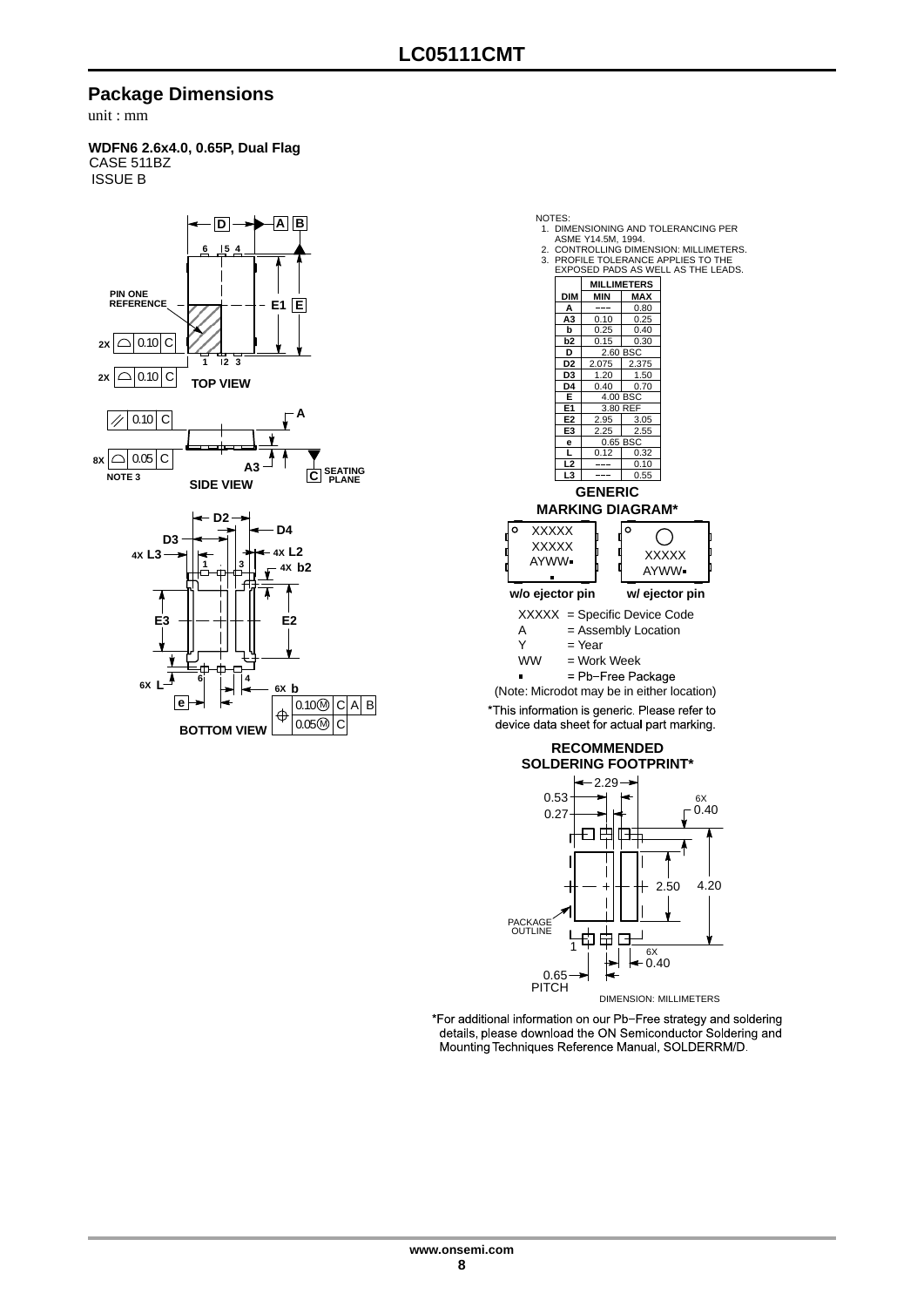|                | <b>Pin Functions</b> |                                 |                                                     |  |  |  |  |  |  |
|----------------|----------------------|---------------------------------|-----------------------------------------------------|--|--|--|--|--|--|
| Pin No.        | Symbol               | <b>Pin Function</b>             | Description                                         |  |  |  |  |  |  |
| 1              | S <sub>2</sub>       | Charger minus voltage input pin |                                                     |  |  |  |  |  |  |
| 2              | CS.                  | Charger minus voltage input pin |                                                     |  |  |  |  |  |  |
| 3              | <b>TST</b>           | Package trimming Termainal      | Connected to GND by internal 100 $k\Omega$ resistor |  |  |  |  |  |  |
| $\overline{4}$ | <b>VSS</b>           | Negative power input            |                                                     |  |  |  |  |  |  |
| 5              | <b>VCC</b>           | VCC terminal                    |                                                     |  |  |  |  |  |  |
| 6              | S <sub>1</sub>       | Negative power input            |                                                     |  |  |  |  |  |  |
| $\overline{7}$ | <b>Drain</b>         | <b>Drain of FET</b>             | Exposed pad                                         |  |  |  |  |  |  |
| 8              | Sub                  | IC Sub (VSS)                    | Exposed pad                                         |  |  |  |  |  |  |

## **Block Diagram**

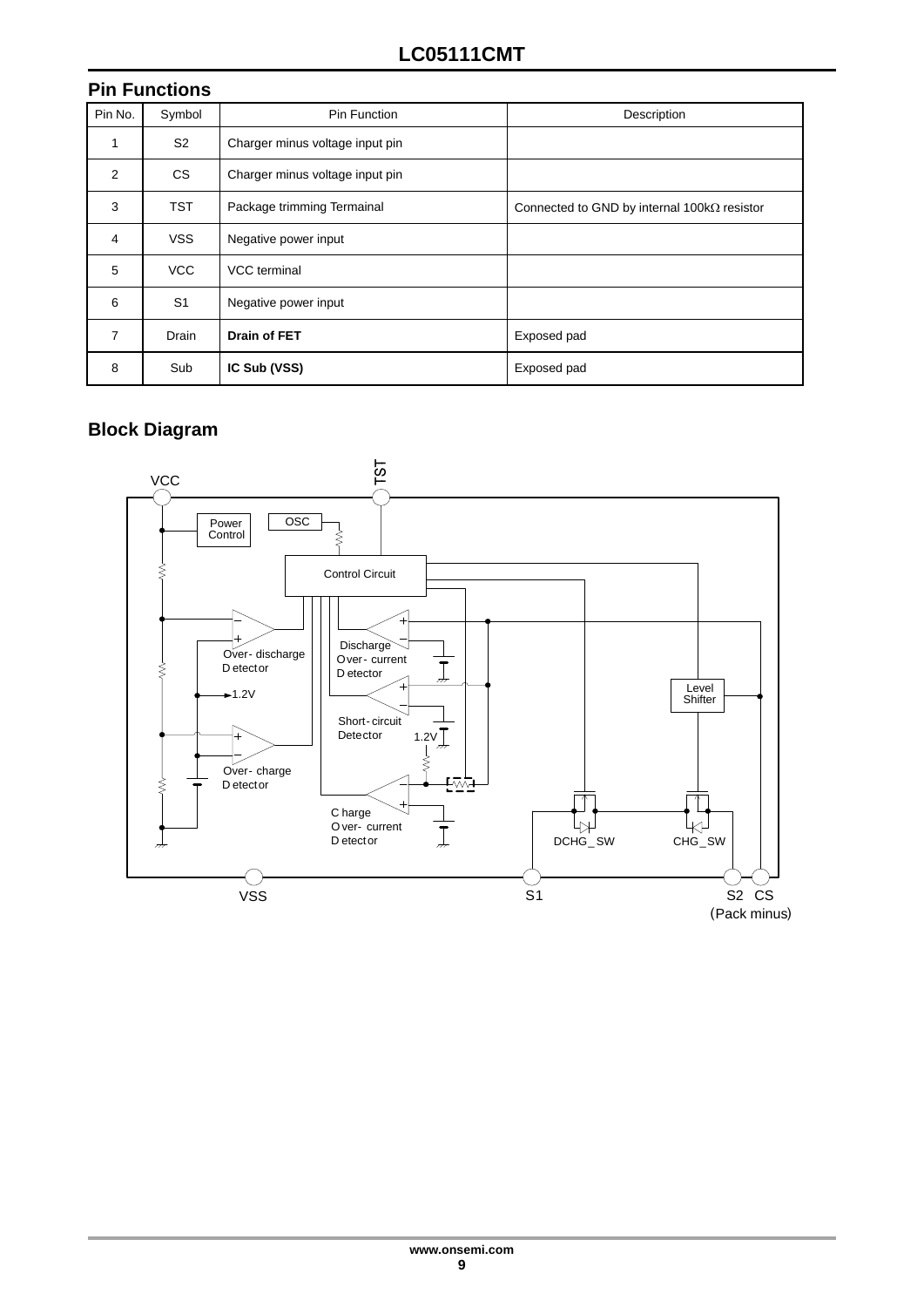(1) Normal mode

 LC05111CMT controls charging and discharging by detecting cell voltage (VCC) and controls S2-S1 current. In case that cell voltage is between over-discharge detection voltage (Vuv) and over-charge detection voltage (Vov), and S2-S1 current is between charge over-current detection current (Ioch) and discharge over-current detection current (Ioc), internal power MOS FETs as CHG\_SW, DCHG\_SW are all turned ON.

This is the normal mode, and it is possible to be charged and discharged.

(2) Over-charging mode

• Internal power MOS FET as CHG SW will be turned off if cell voltage will get equal to or higher than over-charge detection voltage (Vov) over the delay time of over-charging (Tov). This is the over-charging detection mode.

- The recovery from over-charging will be made after the following three conditions are all satisfied. a. Charger is removed from IC.
- b. Cell voltage will get lower than over-charge release voltage (Vovr) over the delay time of over-charging release (Tovr) due to discharging through load.

Consequently, internal power MOS FET as CHG\_SW will be turned on and normal mode will be resumed.

• In over-charging mode, discharging over-current detection is made only when CS pin will get higher than discharging over-current detection current 2(Ioc2), because discharge current flows through parasitic diode of CHG\_SW FET.

If CS pin voltage will get higher than discharging over-current detection current 2 (Ioc2) over the delay time of discharging over-current 2 (Toc2), discharging will be shut off, because internal power FETs as DCHG SW is turned off.(short-circuit detection mode)

After detecting short-circuit, CS pin will be pulled down to Vss by internal resistor Rcsd.

The recovery from short circuit detection in over-charging mode will be made after the following two conditions are satisfied.

a. Load is removed from IC.

b. CS pin voltage will get equal to or lower than discharging over-current detection current 2 (Ioc2) due to CS pin pulled down through Rcsd.

Consequently, internal power MOS FET as DCHG\_SW will be turned on, and over-charging detection mode will be resumed.

(3) Over-discharging mode

 If cell voltage will get lower than over-discharge detection voltage (Vuv) over the delay time of over-discharging (Tuv), discharging will be shut off, because internal power FETs as DCHG\_SW is turned off.

This is the over-discharging mode.

After detecting over-discharging, CS pin will be pulled up to Vcc by internal resistor Rcsu and the bias of internal circuits will be shut off. (Stand-by mode)

In stand-by mode, operating current is suppressed under 0.95uA (max).

 The recovery from stand-by mode will be made by internal circuits biased after the following two conditions are satisfied.

a. Charger is connected.

- b. VCC level rise more than Over-discharge release voltage2(Vuvr2) without charger.(Auto wake-up function)
- If CS pin voltage will get lower than charger detecting voltage (Vchg) by connecting charger under the condition that cell voltage is lower than over-discharge detection voltage, internal power MOS FET as DCHG SW is turned on and power dissipation in power MOS FETs is suppressed.

\*In case that charging current is low enough, ripple current will be appeared at S2 terminal when CS pin voltage is near by the threshold of charger detecting voltage (Vchg).

It is caused that the two modes, charger detected and charger not detected (charging through parasitic diodes of DCHG\_SW, is alternately appeared.

Continue into next page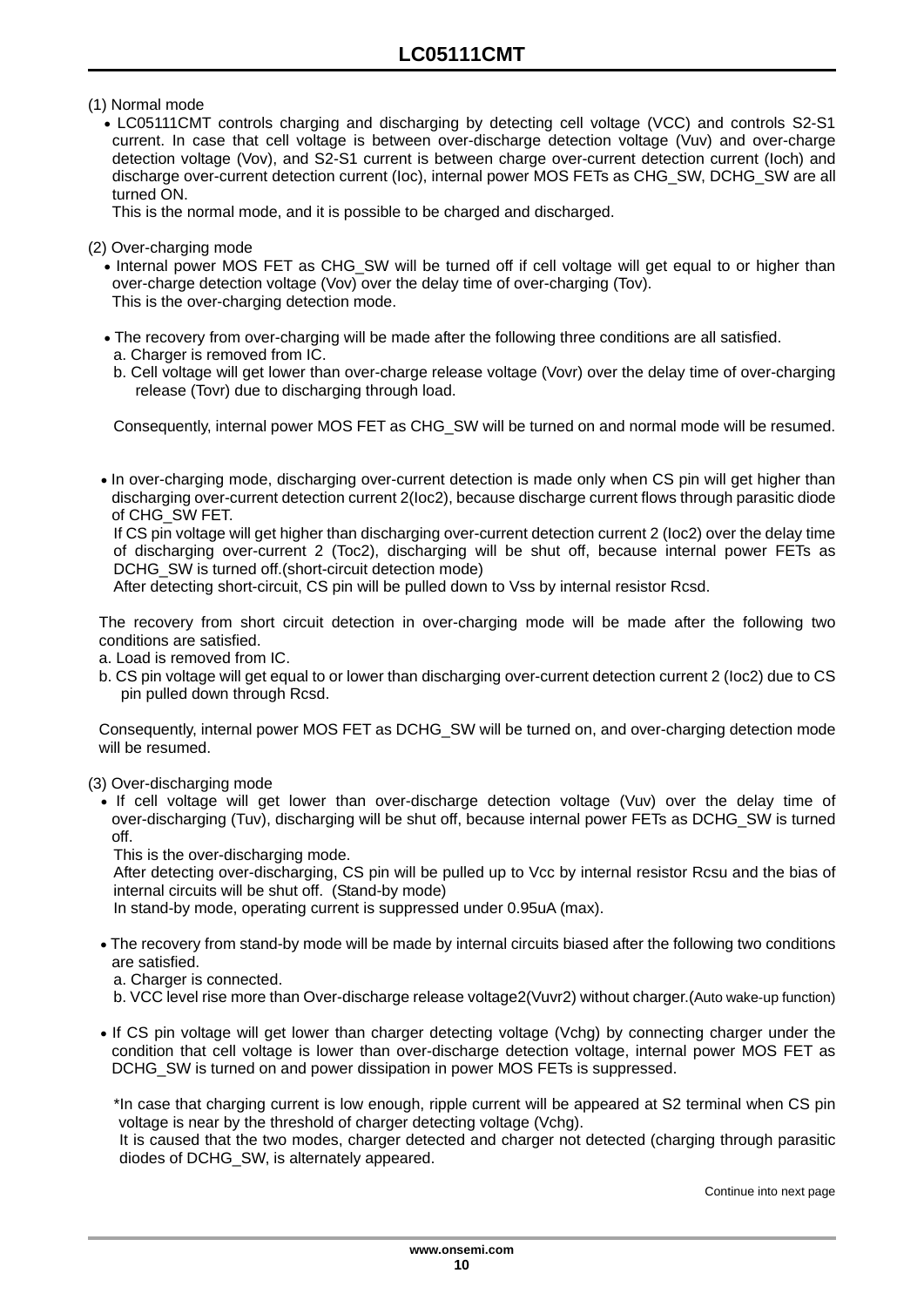Continued from previous page

- By continuing to be charged, if cell voltage will get higher than over-discharge detection voltage (Vuvr) over the delay time of over-discharging (Tuvr), internal power MOS FETs as DCHG\_SW is turned on and normal mode will be resumed.
- In over-discharge detection mode, charging over-current detection does not operate. By continuing to be charged, charging over-current detection starts to operate after cell voltage goes up more than over-discharge release voltage (Vuvr).
- (4) Discharging over-current detection mode 1
	- Internal power MOS FET as DCHG\_SW will be turned off and discharging current will be shut off if CS pin voltage will get equal to or higher than discharging over-current detection current (Ioc) over the delay time of discharging over-current (Toc1).

This is the discharging over-current detection mode 1.

In discharging over-current detection mode 1, CS pin will be pulled down to Vss with internal resistor Rcsd.

 The recovery from discharging over-current detection mode will be made after the following two conditions are satisfied.

a. Load is removed from IC.

b. CS pin voltage will get equal to or lower than discharging over-current release current (Iocr) over the delay time of discharging over-current release (Tocr1) due to CS pin pulled down through Rcsd.

Consequently, internal power MOS FET as DCHG\_SW will be turned on, and normal mode will be resumed.

- (5) Discharging over-current detection mode 2 (short circuit detection)
	- Internal power MOS FET as DCHG SW will be turned off and discharging current will be shut off if CS pin voltage will get equal to or higher than discharging over-current detection current2 (Ioc2) over the delay time of discharging over-current 2 (Toc2). This is the short circuit detection mode.

• In short circuit detection mode, CS pin will be pulled down to Vss by internal resistor Rcsd.

- The recovery from short circuit detection mode will be made after the following two conditions are satisfied.
- a. Load is removed from IC.
- b. CS pin voltage will get equal to or lower than discharging over-current release current (Iocr) over the delay time of discharging over-current release (Tocr1) due to CS pin pulled down through Rcsd.

Consequently, internal power MOS FET as DCHG\_SW will be turned on, and normal mode will be resumed.

- (6) Charging over-current detection mode
	- Internal power MOS FET as CHG SW will be turned off and charging current will be shut off if CS pin voltage will get equal to or lower than charging over-current detection current (Ioch) over the delay time of charging over-current (Toch).

This is the charging over-current detection mode.

- The recovery from charging over-current detection mode will be made after the following two conditions is satisfied.
	- a. Charger is removed from IC and CS pin will get higher by load connected.
	- b. CS pin voltage will get equal to or higher than charging over-current release current (Iochr) over the delay time of charging over-current release (Tocrh).

Consequently, internal power MOS FET as CHG\_SW will be turned on, and normal mode will be resumed.

\*Internal current flows out through CS and S2 terminals.

After charger is removed, it flows through parasitic diode of CHG\_SW FET.

Therefore, CS pin voltage will go up more than charging over-current release current (lochr).

So CS pin voltage is not an indispensable condition for recovery from charging over-current detection.

Continue into next page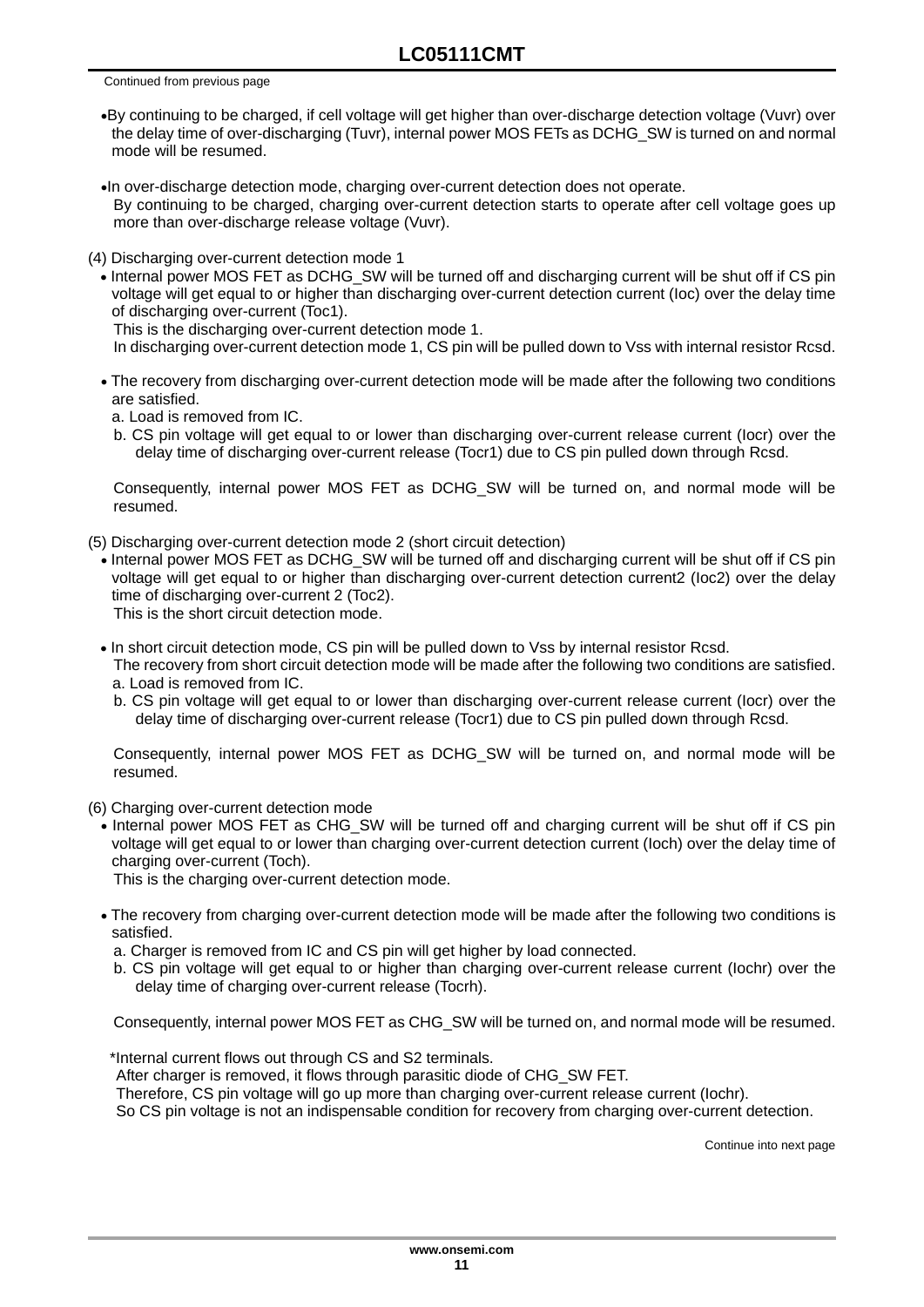Continued from previous page

#### (7) Available Voltage for 0V charging

It is the function that the voltage of a connected battery can charge from the state that became 0V by self-discharge. The 0V battery charge start battery charger voltage (Vchg), it fix a gate of the charge system order FET to the VDD terminal voltage when it connect a battery charger of the above-mentioned voltage to PAC+ terminal between PAC- terminals.

Gate-source voltage of the charge control FET becomes equal to the turn-on voltage or more due to the charger voltage, the charging control FET.

To start charging row is turned on.

Discharge control FET is off at this time, the charge current flows through the internal parasitic diode in the discharging control FET. It is the normal state battery voltage becomes the overdischarge release voltage (Vuvr) or more.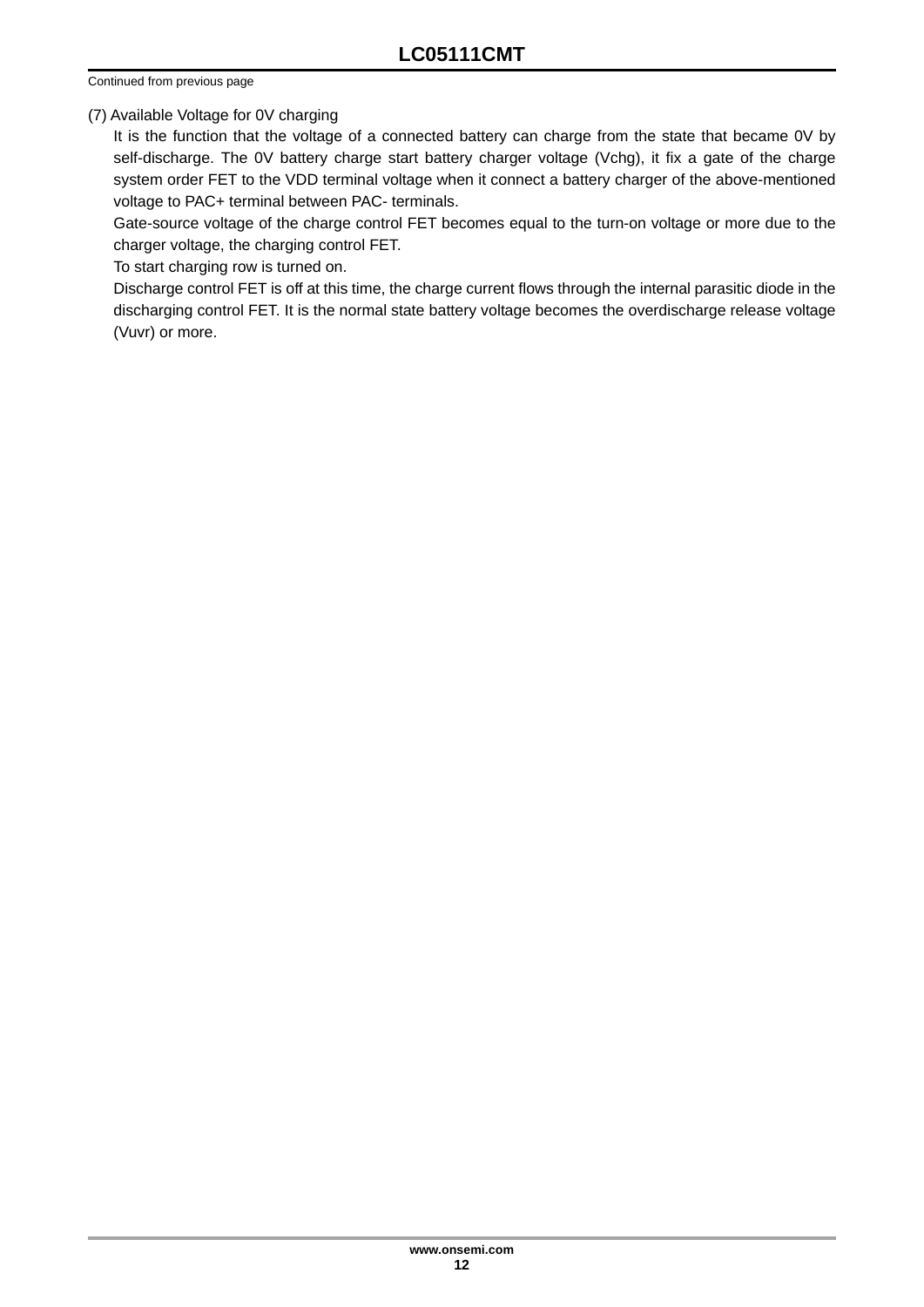## **Timing Chart**

#### **Over-charge detection/release, Over-discharge detection/release (connect charger)**

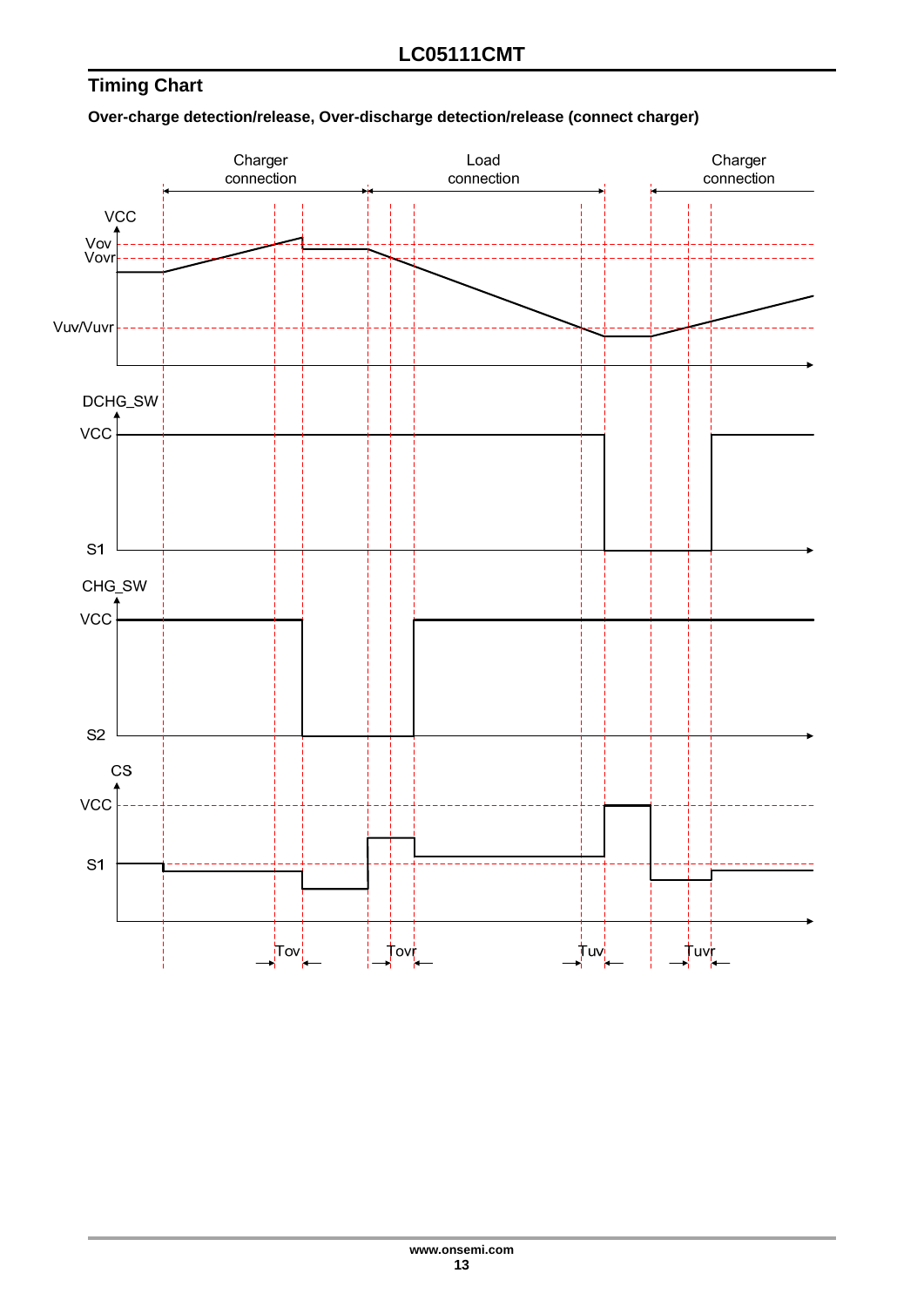

## **Over-charge detection/release, Over-discharge detection/release (non connect charger)**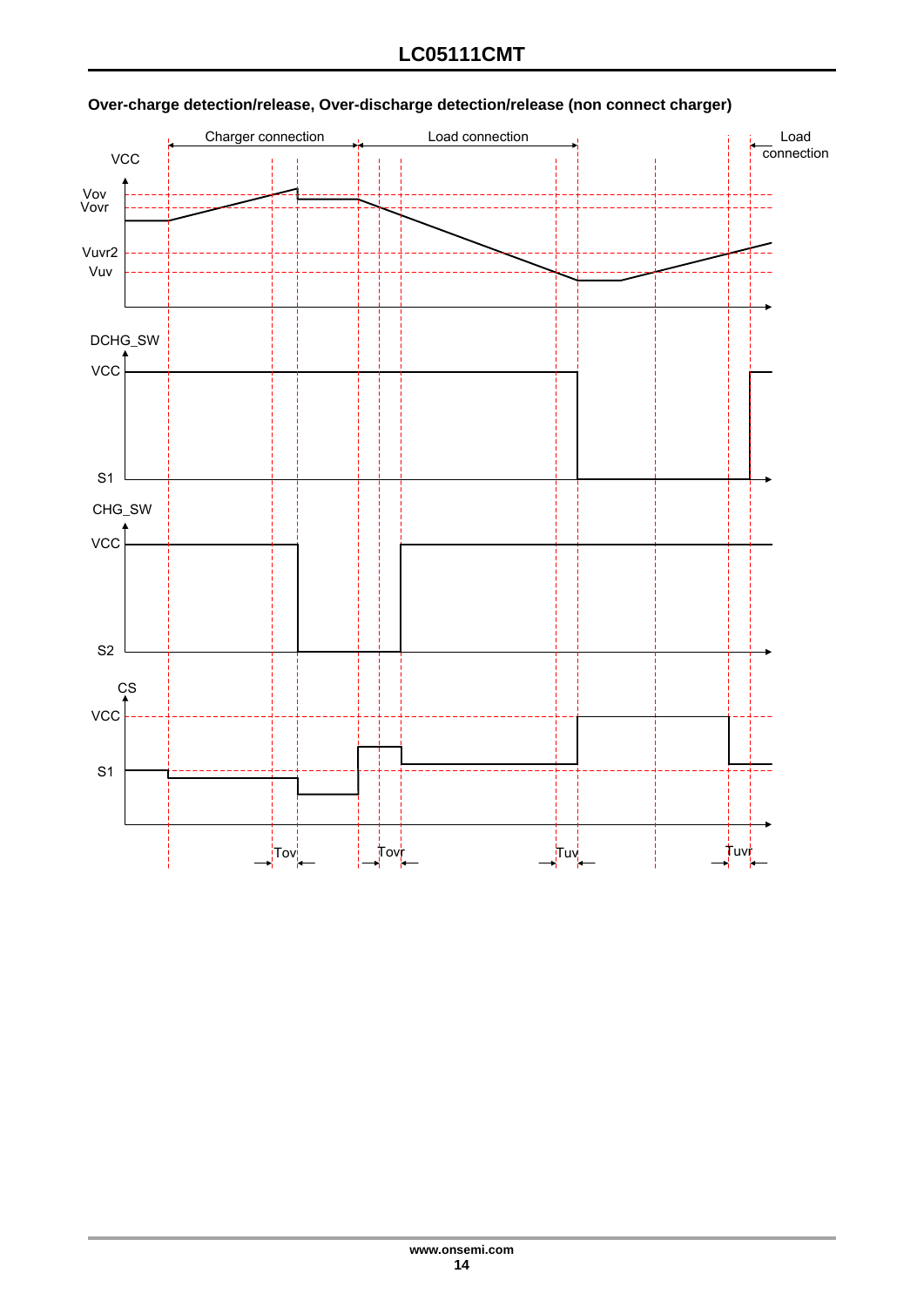

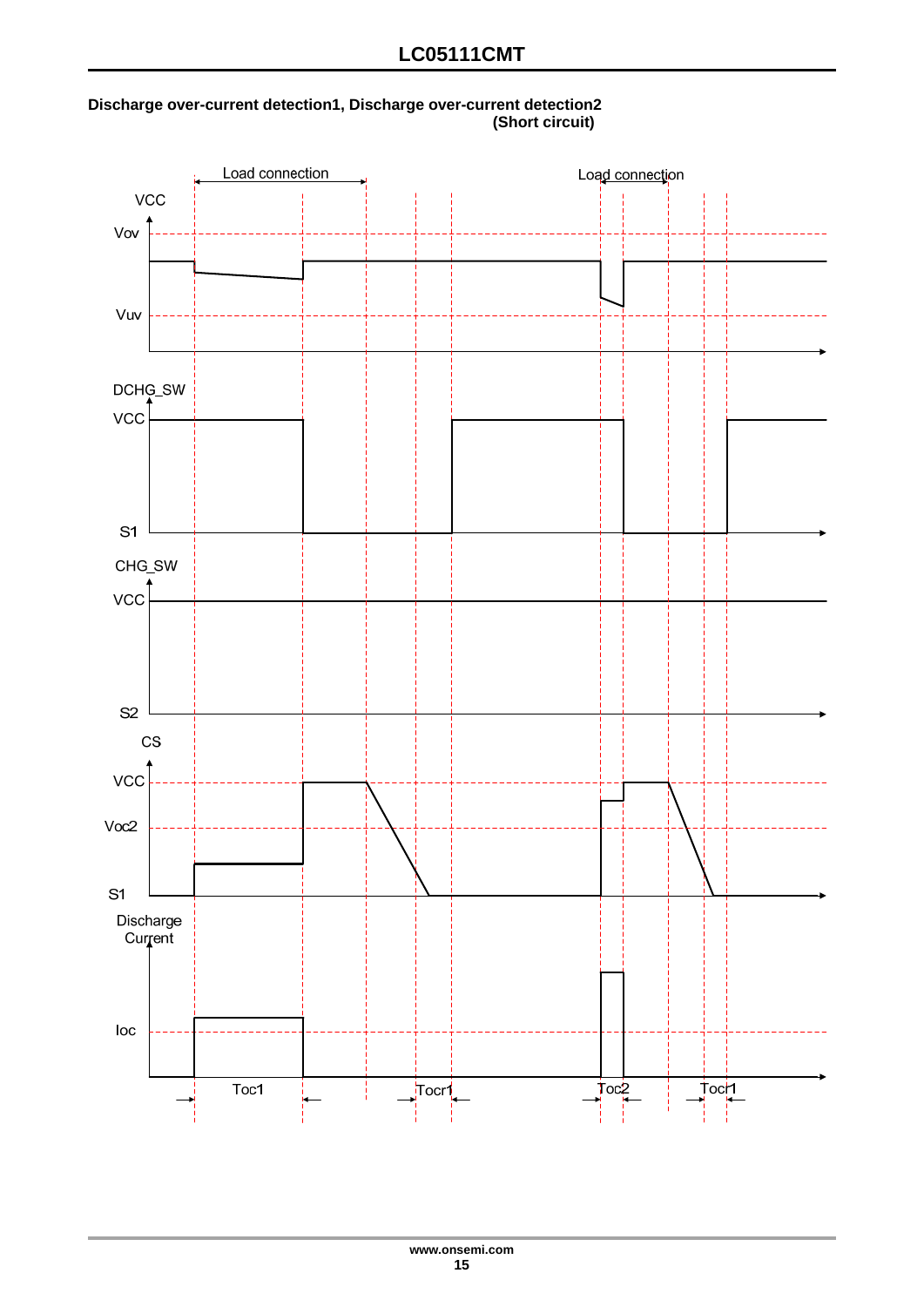#### **Charge over-current detection**